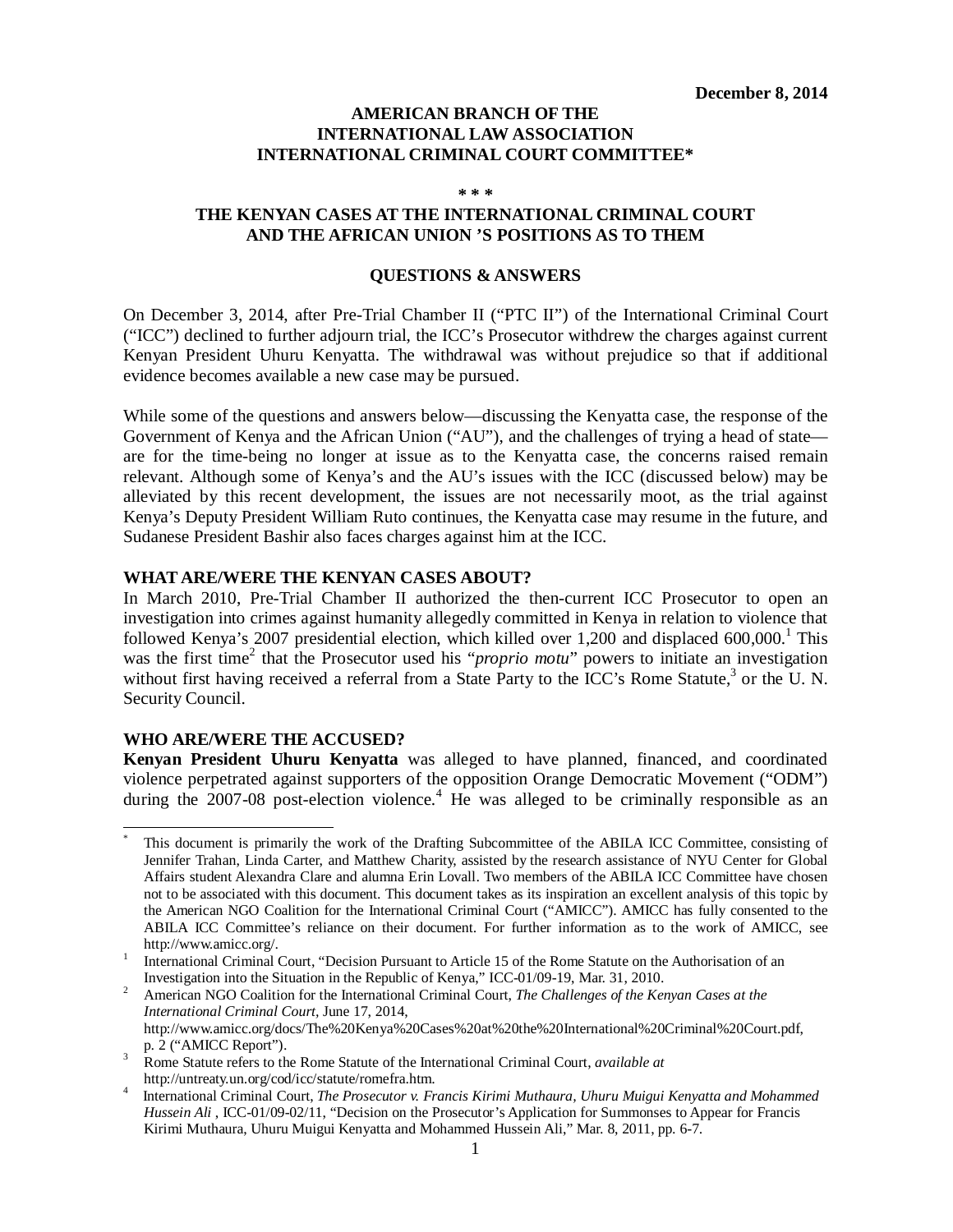indirect co-perpetrator pursuant to article  $25(3)(a)$  of the Rome Statute for the crimes against humanity of murder, deportation or forcible transfer, rape, persecution, and other inhumane acts.<sup>5</sup> It was alleged that Kenyatta had control over the criminal Mungiki organization and directed it to commit the above crimes in the towns of Kibera, Kisumu, Naivasha, and Nakuru from December 30, 2007 to January 16, 2008.<sup>6</sup>

In addition, **Deputy President William Samoei Ruto** and broadcaster **Joshua Arap Sang** are on trial and alleged to have planned and organized crimes against humanity against perceived supporters of the Party of National Unity ("PNU")—predominantly from the Kikuyu, Kamba and Kisii ethnic groups—during the 2007-08 post-election violence. Both Ruto and Sang are accused of having contributed to the crimes against humanity of murder, deportation or forcible transfer, and persecution.<sup>7</sup> The Prosecutor contends that Ruto along with others, and supported by Sang, worked for up to a year before the election to create a network to carry out a plan, and that this network was activated when the election results in favor of Kibaki were announced.<sup>8</sup> The goals of the plan, the Prosecutor alleges, were to punish and expel from the Rift Valley people perceived to support the PNU, and to gain power in the province.<sup>9</sup>

**Ruto** was elected Kenya's Deputy President in March 2013 and was formerly a Member of Parliament for Eldoret North (Rift Valley).<sup>10</sup> In 2010, Ruto was suspended from public office as a result of corruption allegations. However, he was acquitted of all charges in April 2011 and in 2013 ran for his current position. He was sworn in as Deputy President on April 9, 2013.<sup>11</sup> Sang is a former radio personality and the head of operations at Kass FM radio station in Nairobi. In 2012, he resigned from his position in order to run in the 2013 general elections for the Kenyan Senate seat in Trans Nzoia (Rift Valley). However, he dropped his bid in order to focus on his upcoming trial at the ICC.

The trial of Ruto and Sang commenced on September 10, 2013. While Henry Kosgey (a prominent ODM politician) and Muhammed Ali (a former police commissioner) were originally issued summonses to appear in relation to their alleged roles in the 2007-8 post-election violence, PTC II's judges declined to confirm the charges against them, with Judge Hans-Peter Kaul dissenting.<sup>12</sup> The case against Francis Muthaura (a former head of civil service) was dropped in March 2013.<sup>13</sup>

# **WERE KENYATTA AND RUTO STATE OFFICIALS WHEN CHARGED?**

Both Kenyatta and Ruto only gained their current positions as President and Deputy President, respectively, after charges were confirmed.<sup>14</sup>

http://www.hrw.org/sites/default/files/related\_material/QA%20-%20Kenya%20and%20the%20ICC%2001.25.11.pdf ("HRW Kenya Q&A").

 5 *Id.* 6

*Id.* 7

International Criminal Court, *The Prosecutor v. William Samoei Ruto, Henry Kiprono Kosgey and Joshua Arap Sang*, ICC-01/09-01/11, "Decision on Prosecutor's Application for Summons to Appear for William Samoei Ruto, Henry Kiprono Kosgey and Joshua Arap Sang, Mar. 8, 2011, pp. 6-7.

<sup>8</sup> *Id.*

<sup>9</sup> *Id.*

<sup>10</sup> Open Society Foundation, *Briefing Paper: Kenya – Trial of William Samoei Ruto and Joshua Arap Sang at the International Criminal Court*, September 2013 ("OSF Kenya Briefing Paper"); Human Rights Watch, *Kenya: Pretrial Hearing in Second ICC Case*, September 21, 2011; Human Rights Watch, *Kenya and the International Criminal Court: Questions and Answers*, January 25, 2011, p. 2,

 $\frac{11}{12}$  *Id.* 

<sup>12</sup> Rob Jillo, *Ocampo Will Not Appeal Kosgey, Ali Acquittals*, Capital News, Jan. 24, 2012, http://www.capitalfm.co.ke/news/2012/01/ocampo-will-not-appeal-kosgey-ali-acquittals/.

<sup>&</sup>lt;sup>13</sup> *ICC Prosecutors Drop Case Against Kenyan Politician Francis Muthaura*, The Guardian, Mar. 11, 2013, http://www.theguardian.com/law/2013/mar/11/icc-prosecutors-kenyan-francis-muthaura.

<sup>14</sup> AMICC Report, *supra* note 2, at p. 2.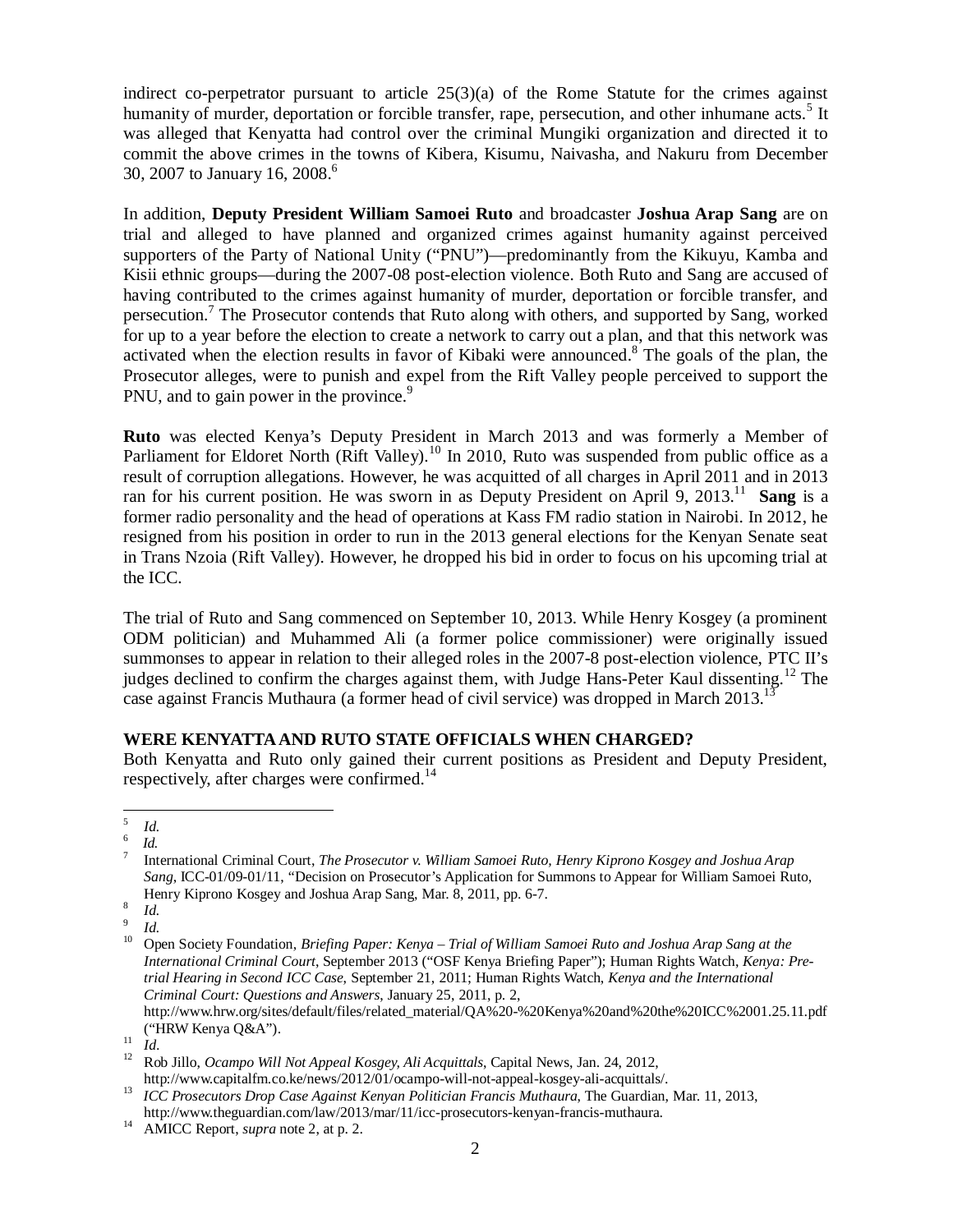#### **DID KENYA FIRST HAVE THE OPPORTUNITY TO TRY THESE CASES ITSELF?**

Yes. In 2008, the Kenyan Coalition Government of National Unity set up the Commission of Inquiry on Post-Election Violence (the "Waki Commission").<sup>15</sup> The Waki Commission recommended establishing a special tribunal modeled on the Special Court for Sierra Leone to investigate and prosecute those responsible for the violence. The Commission also set a strict timeline for this development, which, if breached, would result in Kofi Annan delivering the names of suspects to the International Criminal Court. Kenya's Parliament voted against the adoption of the bill that would have established the planned tribunal, prompting Kenyan civil society to lobby the former Secretary-General to hand over the envelope containing the names. <sup>16</sup> In July 2009, the Kenyan delegation to The Hague informed Luis Moreno Ocampo, the ICC Prosecutor at that time, that Kenya would either hold national trials or it would refer the situation to the ICC for investigation. 17

The Kenyan Parliament abandoned their plans for the tribunal, and, in November 2009, the ICC stepped in and sought authorization from the Pre-Trial Chamber to open an investigation. The PTC noted that the Kenyan government has been "reluctant" to address the post-election violence and that there were no relevant national proceedings (as required under Article 19 of the Rome Statute). Subsequently, in December 2010, the ICC Prosecutor announced that he was seeking six separate summonses to appear against individuals alleged to have been involved.<sup>18</sup>

Since then, the Kenyan Government has repeatedly tried to seek support from regional leaders and political bodies – including the United Nations Security Council and the AU to end the ICC's .<br>Kenya cases.<sup>19</sup>

## **HAVE THERE HISTORICALLY BEEN TRIALS OF HEADS OF STATE AT THE INTERNATIONAL LEVEL?**

Yes. After World War II, the charters of the International Military Tribunal (the "Nuremberg Tribunal") and the International Tribunal for the Far East (the "Tokyo Tribunal") each provided for jurisdiction over individuals, irrespective of "official position, including as a head of state.<sup>20</sup> Adolf Hitler and Benito Mussolini died before the Nuremberg Tribunal was established; however, Karl Dönitz, the German head of state for several weeks after the death of Hitler, was tried and convicted for war crimes.<sup>21</sup> Although Japan's Emperor Hirohito survived the end of World War II, he was granted immunity by the Allied Nations and not prosecuted by the Tokyo Tribunal.<sup>22</sup> However, Hideki Tōjō, the Japanese Prime Minister from 1941 to 1944 who ordered the Pearl Harbor attack, was tried and convicted by the tribunal. $^{23}$ 

<sup>15</sup> <sup>15</sup> Human Rights Watch, *Establishing a Special Tribunal for Kenya and the Role of the ICC*, March 25, 2009.

 $\frac{16}{17}$  *Id.* 

<sup>17</sup> HRW Kenya Q&A, *supra* note 10, at p. 5.

 $\frac{18}{19}$  *Id.* 

 $\frac{19}{20}$  *Id.* 

<sup>20</sup> CHARTER OF THE INTERNATIONAL MILITARY TRIBUNAL, art. 6, Aug. 8, 1945, 85 U.N.T.S. 251, http://avalon.law. yale.edu/imt/imtconst.asp, art 7 ("The official position of defendants, whether as Heads of State or responsible officials in Government Departments, shall not be considered as freeing them from responsibility or mitigating punishment."); INTERNATIONAL MILITARY TRIBUNAL FOR THE FAR EAST CHARTER, art. 6, Jan. 19, 1946, T.I.A.S. No. 158, http://www.jus.uio.no/english/services/library/treaties/04/4-06/military-tribunal-far-east ("Neither the official position, at any time, of an accused, nor the fact that an accused acted pursuant to order of his government or of a superior shall, of itself, be sufficient to free such accused from responsibility for any crime with which he is charged, but such circumstances may be considered in mitigation of punishment if the Tribunal determines that justice so requires.")

<sup>&</sup>lt;sup>21</sup> JOHN TOLAND, THE LAST 100 DAYS: THE TUMULTUOUS AND CONTROVERSIAL STORY OF THE FINAL DAYS OF WORLD WAR II IN EUROPE (2003); *see also* Mary Margaret Penrose, *The Emperor's Clothes: Evaluating Head of State Immunity Under International Law*, 7 SANTA CLARA J. INT'L L., No. 2, 85, 104 (2010).

<sup>&</sup>lt;sup>22</sup> Penrose, *supra* note 21, at 104-107; *see also* HERBERT P. BIX, HIROHITO AND THE MAKING OF MODERN JAPAN pp. 592-93 (2000).

<sup>23</sup> *Hideki Tojo Biography,*" SPARTACUS EDUCATIONAL, http://www.spartacus.schoolnet.co.uk/2WWtojo.htm.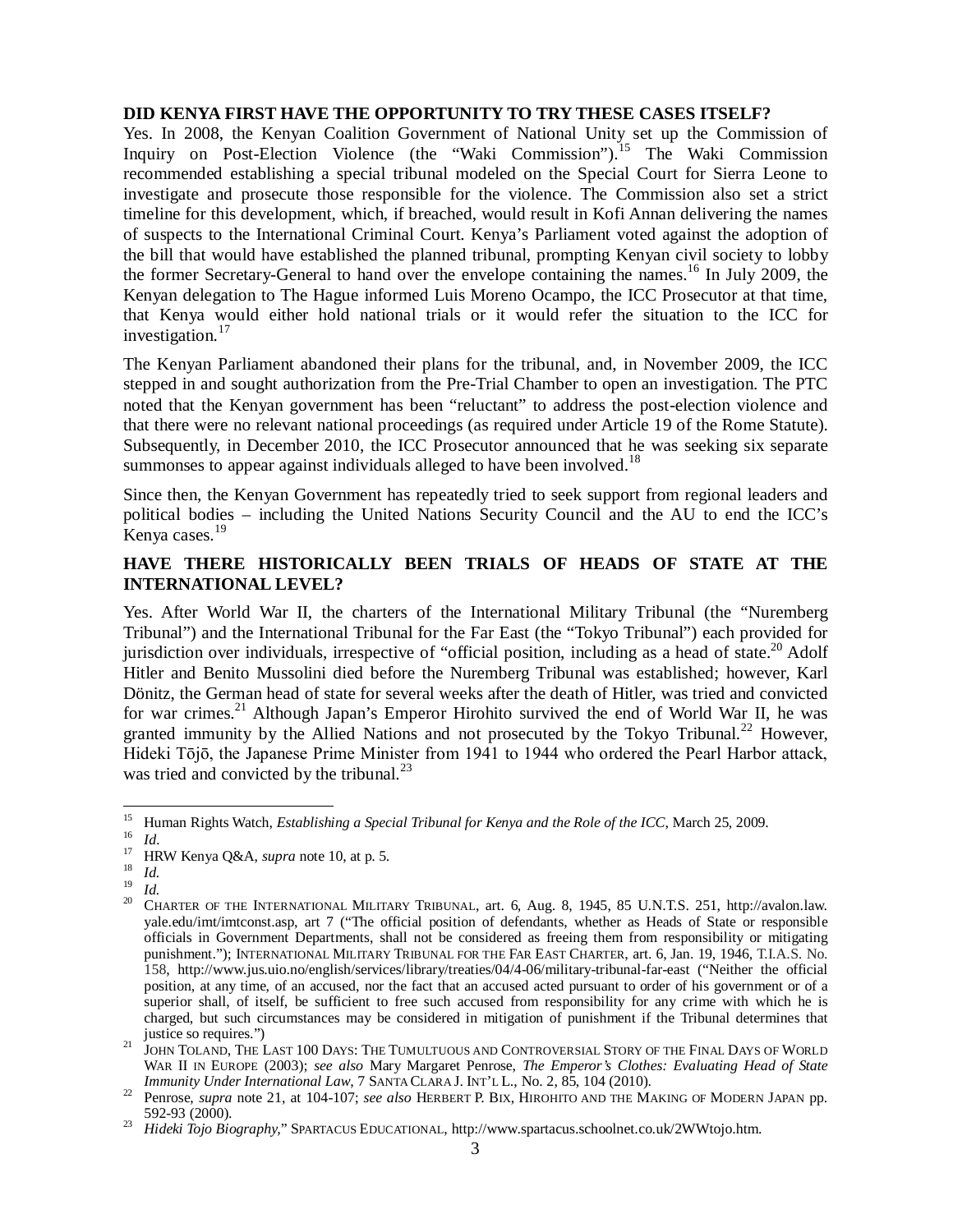The International Criminal Tribunal for the Former Yugoslavia (the "ICTY") was created in 1993 to prosecute war crimes, crimes against humanity, and genocide committed in the region from 1991 going forward.<sup>24</sup> Article 7.2 of the statute for the ICTY explicitly states: "The official position of any accused person, whether as Head of State or Government or as a responsible Government official, shall not relieve such person of criminal responsibility nor mitigate punishment."<sup>25</sup> In May 1999, the ICTY released its first indictment of Slobodan Milošević, the former President of Serbia and the Federal Republic of Yugoslavia.<sup>26</sup> He was arrested in April 2001 and turned over to the ICTY.<sup>27</sup> Milošević was the "first former head of state delivered by a government to face an international war crimes court [since Karl Dönitz]."<sup>28</sup> However, as the trial neared its end, Milošević died in his prison cell.<sup>29</sup> Radovan Karadžić, the former President of Republika Srpska, was indicted by the ICTY in 1995.<sup>30</sup> He was charged with genocide, war crimes, and crimes against humanity for his role in, *inter alia*, the shelling of Sarajevo and the Srebrenica massacre.<sup>31</sup> Karadžić's trial is pending before the ICTY.

Shortly after the ICTY was created, the U.N. Security Council created the International Criminal Tribunal for Rwanda ("ICTR") to prosecute genocide, crimes against humanity, and war crimes that were committed when over 800,000 people were slaughtered in Rwanda in a mere three months.<sup>32</sup> Like Article 7(2) of the ICTY Statute, Article 6(2) of the statute for the ICTR (the "ICTR Statute") provides that "head of state" status will not relieve an individual of criminal responsibility nor provide mitigation.<sup>33</sup> Jean Kambanda, Prime Minister of Rwanda after former President Habyarimana and the previous Prime Minister were assassinated in April 1994,<sup>34</sup> was indicted, in October 1997, for genocide, conspiracy to commit genocide, direct and public incitement to commit genocide, complicity in genocide, and crimes against humanity.<sup>35</sup> After his guilty plea, Kambanda became the first person ever to be sentenced for genocide.<sup>36</sup>

 $24$ <sup>24</sup> *Id.*; *see also* UPDATED STATUTE OF THE INTERNATIONAL CRIMINAL TRIBUNAL FOR THE FORMER YUGOSLAVIA, arts. 2- 5, September 2009, http://www.icty.org/x/file/Legal%20Library/Statute/statute\_sept09\_en.pdf.

<sup>25</sup> *Id.,* at art. 7.2.

<sup>26</sup> *Prosecutor v. Slobodan Milošević, et al.*, Case No. IT-99-37, Indictment 'Kosovo,' (Int'l Crim. Trib. for the Former Yugoslavia May 22, 1999). This indictment, termed the "Kosovo" indictment, was amended twice. A second indictment, termed the "Croatia" indictment, was issued against Milošević in September 2001 and also amended twice. *Prosecutor v. Slobodan Milošević, et al.*, Case No. IT-99-37, Indictment 'Croatia,' (Int'l Crim. Trib. for the Former Yugoslavia Sept. 27, 2001). A third indictment, termed the "Bosnia and Herzegovina" indictment, was issued against Milošević in 2001 and was later amended once. *Prosecutor v. Slobodan Milošević, et al.*, Case No. IT-99-37, Indictment 'Bosnia and Herzegovina,' (Int'l Crim. Trib. for the Former Yugoslavia Nov. 22, 2001).

<sup>27</sup> *Milosevic Arrested*, BBC NEWS, April 1, 2001, http://news.bbc.co.uk/2/hi/europe/1254263.stm.

<sup>28</sup> Marlise Simons and Carlotta Gall, *The Handover of Milosevic: The Overview; Milosevic is Given to U.N. for Trial in War-Crime Case*, NEW YORK TIMES, June 29, 2001, http://www.nytimes.com/2001/06/29/world/handov ermilosevic-overview-milosevic-given-un-for-trial-war-crime-case.html?ref=slobodanmilosevic.

<sup>&</sup>lt;sup>29</sup> Marlise Simons and Alison Smale, *Slobodan Milosevic, 64, Former Yugoslav Leader Accused of War Crimes Dies*, NEW YORK TIMES, March 12, 2006, http://www.nytimes.com/2006/03/12/international/europe/12milosevic .html?pagewanted=all&\_r=0.

<sup>30</sup> *Prosecutor v. Radovan Karadžić*, Case No. IT-95-5/18-I, Indictment 'Bosnia and Herzegovina,' (Int'l Crim. Trib. for the Former Yugoslavia July 24, 1995); *Prosecutor v. Radovan Karadžić*, Case No. IT-95-5/18-I, Indictment 'Srebrenica,' (Int'l Crim. Trib. for the Former Yugoslavia Nov. 14, 1995).

<sup>31</sup> *Karadzic Genocide Charge Reinstated*, BBC NEWS, July 11, 2013, http://www.bbc.co.uk/news/world-europe-23 275181.

<sup>32</sup> S.C. RES. 955, ¶ 1, U.N. DOC. S/RES/955 (Nov. 8, 1994); Payam Akhavan, *The International Criminal Tribunal for Rwanda: The Politics and Pragmatics of Punishment*, 90 AMER. J. INT'L L., No. 3, 501, 501-04 (July 1996).

<sup>&</sup>lt;sup>33</sup> UPDATED STATUTE OF THE INTERNATIONAL CRIMINAL TRIBUNAL FOR RWANDA, art. 6(2), as amended January 31, 2010, http://www.unictr.org/Portals/0/English/Legal/Statute/2010.pdf.

<sup>34</sup> James C. McKinley, Jr., *Ex-Rwandan Premier Gets Life in Prison on Charges of Genocide in '94 Massacres*, NEW YORK TIMES, September 5, 1998, http://www.nytimes.com/1998/09/05/world/ex-rwandan-premier-gets-life -inprison-on-charges-of-genocide-in-94-massacres.html?pagewanted=all&src=pm.

<sup>&</sup>lt;sup>35</sup> *Prosecutor v. Jean Kambanda*, Case No. ICTR-97-23-DP, Indictment, (Int'l Crim. Trib. for Rwanda Oct. 28, 1997).

<sup>36</sup> McKinley, *supra* note 34.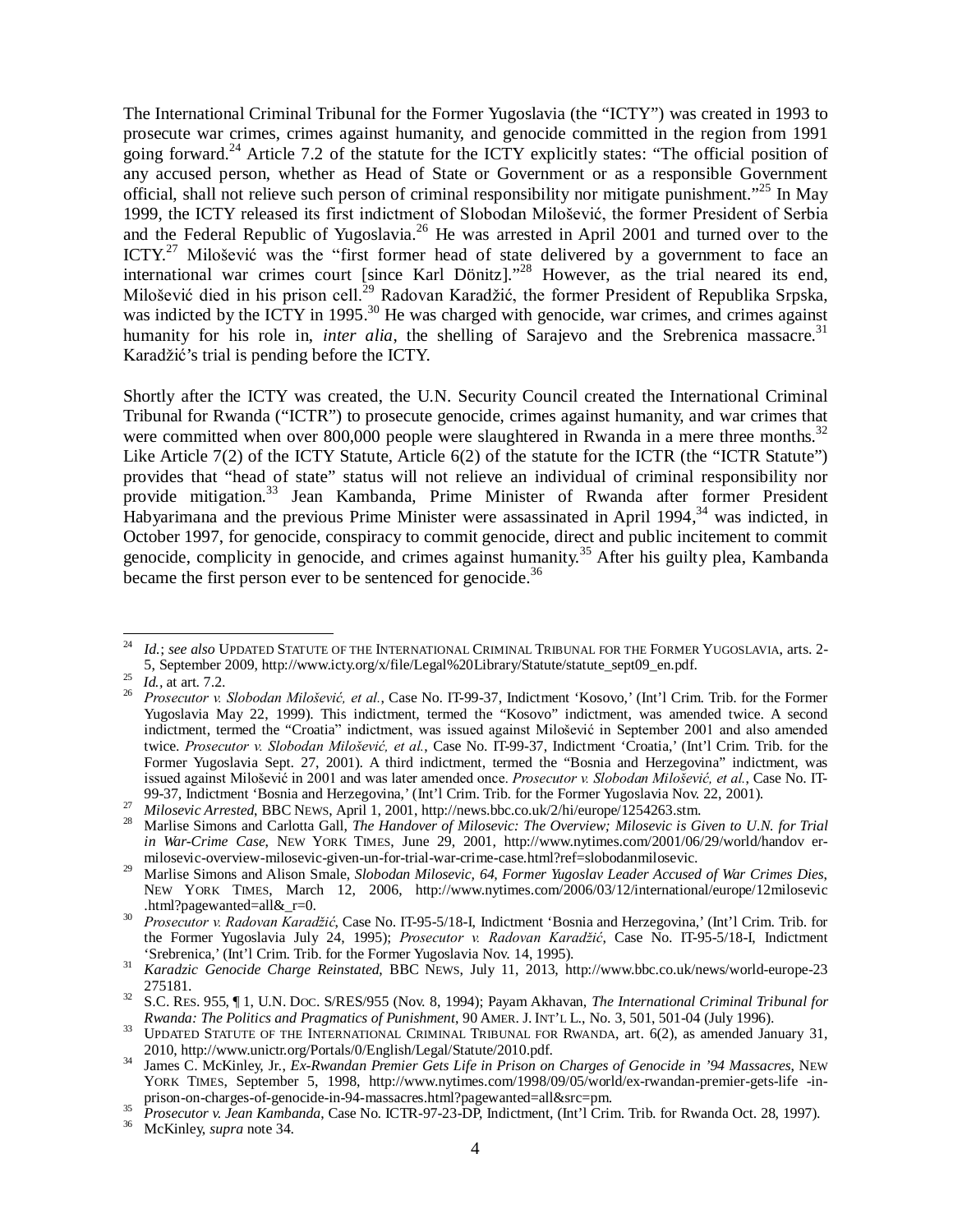The Special Court for Sierra Leone ("SCSL") is a hybrid international-national tribunal created by agreement between the United Nations and Government of Sierra Leone.<sup>37</sup> The statute for the SCSL (the "SCSL Statute") contains the same language as the ICTY and ICTR Statutes regarding no immunity for heads of state.<sup>38</sup> In March 2003, the SCSL issued a sealed indictment against Charles Taylor, then the sitting President of Liberia, for war crimes and crimes against humanity, including recruitment of child soldiers and murder.<sup>39</sup> Following a difficult process leading to Taylor's apprehension and his subsequent trial in The Hague, Taylor was convicted in 2012 of war crimes and crimes against humanity.<sup>40</sup>

While talks between the United Nations and the government of Cambodia to establish a Cambodia tribunal began in 1997,<sup>41</sup> an agreement was not reached until 2003.<sup>42</sup> Article 29 of the Law on the Establishment of the Extraordinary Chambers in the Courts of Cambodia for the Prosecution of Crimes Committed During the Period of Democratic Kampuchea provides: "The position or rank of any Suspect shall not relieve such person of criminal responsibility or mitigate punishment."<sup>43</sup> In Case 2 before the Extraordinary Chambers in the Courts of Cambodia ("ECCC"), one of the defendants is Khieu Samphan, the former head of state of Democratic Kampuchea. Samphan was charged with genocide, crimes against humanity, and war crimes.<sup>44</sup> While he was convicted of crimes against humanity as part of the first phase of the trial, the second phase is still ongoing.<sup>45</sup>

Thus, there is solid precedent for the trial of high level officials, including heads of state, at the international level, going back nearly a half century to the precedent set at the Nuremberg Tribunal.

### **WOULD A DIFFERENT ANSWER ATTACH AT THE DOMESTIC LEVEL?**

Potentially. In 2002, the International Court of Justice held in the *Yerodia/Arrest Warrant* case that serving heads of state and heads of government have a broad personal immunity from the jurisdiction of *foreign domestic courts*, including from prosecution for international crimes.<sup>46</sup> However, "a growing number of states reject immunity based on official capacity when it comes to serious crimes."<sup>47</sup>

 $37$ AGREEMENT BETWEEN THE UNITED NATIONS AND THE GOVERNMENT OF SIERRA LEONE ON THE ESTABLISHMENT OF A SPECIAL COURT FOR SIERRA LEONE, January 16, 2002, http://www.sc-sl.org/LinkClick.aspx?fileticket=CLk 1rMQtCHg%3d&tabid=176; S.C. RES. 1315, S/RES/1315 (Aug. 14, 2000); "Statute of the Special Court for Sierra Leone," ("SCSL STATUTE") January 16, 2002, http://www.sc-sl.org/LinkClick.aspx?fileticket=uClnd1MJ eEw%3d&tabid=176.

 $38$  SCSL STATUTE, art. 6(2).

<sup>39</sup> *Cases: Prosecutor v. Charles Taylor*, SC-SL.ORG, http://www.sc-sl.org/CASES/ProsecutorvsCharlesTaylor/tabi d/107/Default.aspx; *see also* CNN Library, *Charles Taylor Fast Facts*, CNN.COM, October 3, 2013, http://www. cnn.com/2013/04/26/world/africa/charles-taylor-fast-facts/.

 $^{40}$  *Id.*<br> $^{41}$  P

<sup>41</sup> Daniel Kemper Donovan, *Joint U.N.-Cambodia Efforts to Establish a Khmer Rouge Tribunal*, 44 HARVARD INT'<sup>L</sup> L.J., Issue 2, 551, 551 (Summer 2003).

<sup>42</sup> AGREEMENT CONCERNING THE PROSECUTION UNDER CAMBODIAN LAW OF CRIMES COMMITTED DURING THE PERIOD OF DEMOCRATIC KAMPUCHEA, 2329 U.N.T.S. 117 (June 6, 2003).

<sup>43</sup> LAW ON THE ESTABLISHMENT OF THE EXTRAORDINARY CHAMBERS IN THE COURTS OF CAMBODIA FOR THE PROSECUTION OF CRIMES COMMITTED DURING THE PERIOD OF DEMOCRATIC KAMPUCHEA, NS/RKM/1004/006 (as amended on October 27, 2004), http://www.eccc.gov.kh/sites/default/files/legal-documents/KR\_Law\_as\_ame nded\_27\_Oct\_2004\_Eng.pdf.

<sup>44</sup> *Prosecutor v. Khieu Samphan, et al.*, Case No. 002/19-09-2007-ECCC-OCIJ, Closing Order (Indictment), (Extraordinary Chambers in the Courts of Cambodia Sept. 15, 2010).

<sup>45</sup> *Case 002*, ECCC.GOV, http://www.eccc.gov.kh/en/case/topic/2.

<sup>46</sup> *Arrest Warrant of 11 April 2000 (Democratic Republic of the Congo v Belgium)*, Judgment, ICJ Reports 2002, p. 3; 128 ILR 1.

<sup>47</sup> Human Rights Watch, "Human Rights Watch Memorandum for the Thirteenth Session of the International Criminal Court Assembly of States Parties," Nov. 2014, at p. 17.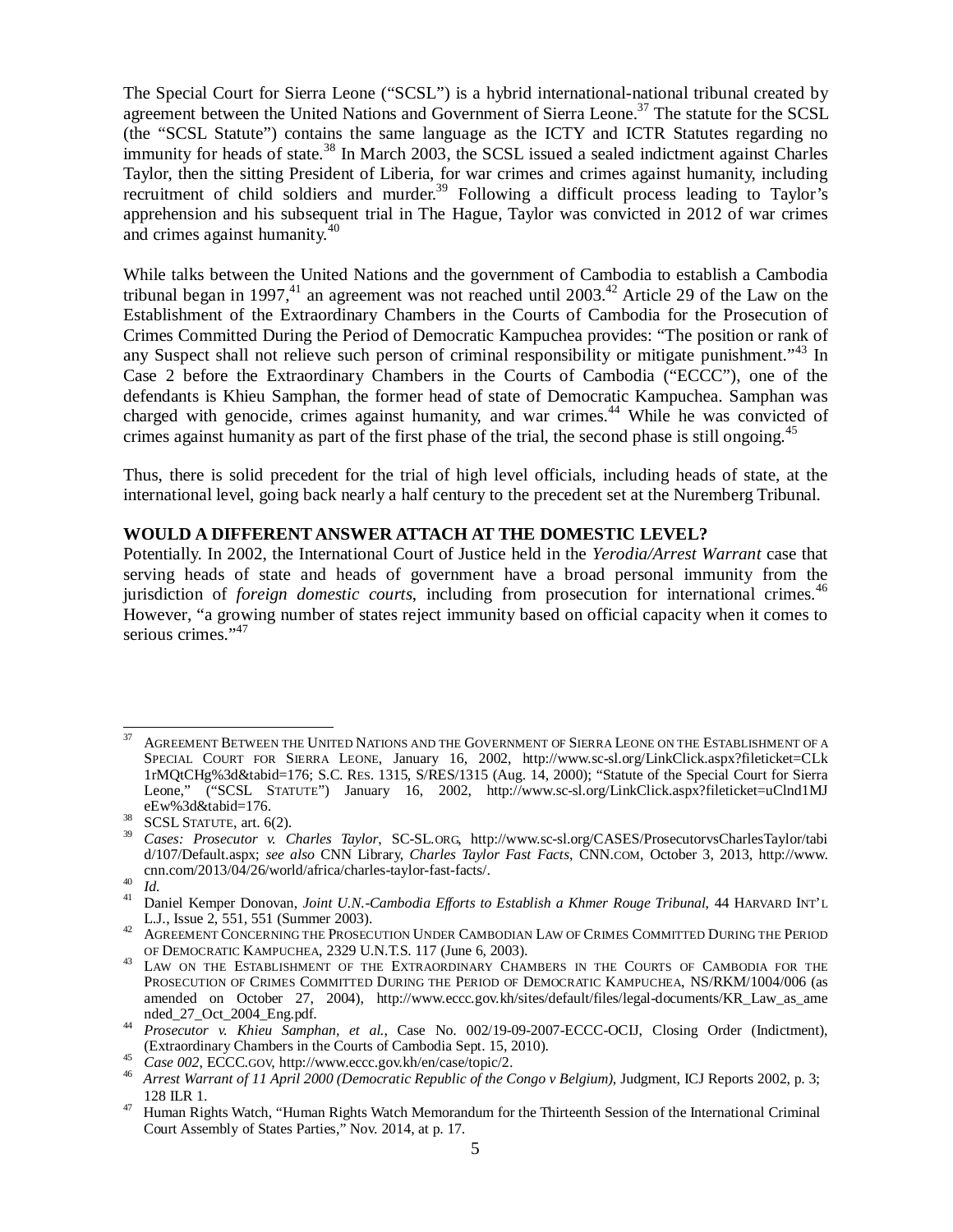# **DOES THE ROME STATUTE PROVIDE THAT HEADS OF STATE MAY BE TRIED BY THE ICC?**

Yes. Article 27 of the Rome Statute provides:

1. This Statute shall apply equally to all persons without any distinction based on official capacity. In particular, official capacity as a Head of State or Government, a member of a Government or parliament, an elected representative or a government official shall in no case exempt a person from criminal responsibility under this Statute, nor shall it, in and of itself, constitute a ground for reduction of sentence.

2. Immunities or special procedural rules which may attach to the official capacity of a person, whether under national or international law, shall not bar the Court from exercising its jurisdiction over such a person.<sup>48</sup>

Because Kenya is a State Party to the Rome Statute, Kenya has voluntarily joined a statute that clearly provides that there is no head of state immunity or immunity for any other government official (such as a Deputy President) before the ICC for crimes committed in its territory and by its nationals.

### **DID THE AFRICAN UNION OPPOSE THE KENYATTA AND RUTO TRIALS?**

Notwithstanding Kenya's decision to join the ICC (complete with article 27), the Kenya cases have evoked much criticism and resistance from the Government of Kenya and the AU. In May 2013, the AU issued a resolution calling for the ICC to halt its proceedings against Ruto, Sang, and Kenyatta and for the cases to be handled by a "national mechanism" in Kenya.<sup>49</sup> The AU Chairman and Ethiopian Prime Minister, Hailemariam Desalegn, accused the ICC of unfairly targeting Africans.<sup>50</sup> Later that year, at the  $12<sup>th</sup>$  session of the Assembly of State Parties ("ASP"), the AU contended that standing trial as a sitting head of state would interfere with official duties.<sup>51</sup> They argued the absence of the Kenyan President and Deputy resulting from their presence at the ICC would constrain them from attending the domestic security situation in Kenya after the attack of a Nairobi shopping center on September 21, 2013.<sup>52</sup> In October 2013, the AU also requested the UN Security Council to defer the two Kenyan cases pursuant to Article 16 of the Rome Statute, a request which was denied by the Council.<sup>53</sup> Several African states also threatened to withdraw from the Court, including Kenya itself.<sup>54</sup>

### **DID SUCH OPPOSITION REPRESENT THE VIEWS OF AFRICAN CIVIL SOCIETY?**

According to Human Rights Watch, "Kenya's proposed withdrawal from the Rome Statute has been greeted with wide disapproval by Kenyan civil society. Groups are organizing demonstrations against withdrawal and seeking to collect a million signatures on a petition calling on the Kenyan government to remain in the ICC."<sup>55</sup> African civil society groups are also actively advocating the Court's work in post-conflict situations.<sup>56</sup>

### **DOES THE ASP AGREE THAT THERE SHOULD BE HEAD OF STATE IMMUNITY?**

In November 2013, the Assembly of State Parties (ASP) convened a special segment to discuss the *Indictment of sitting Heads of State and Government and its consequences on peace and stability and reconciliation.*<sup>57</sup> However, the ASP did not debate whether a sitting head of state should stand

 $48\,$ <sup>48</sup> UN General Assembly, *Rome Statute of the International Criminal Court*, Article 27 (last amended 2010), 17 July 1998.

<sup>49</sup> OSF Kenya Briefing Paper, *supra* note 10.

 $\frac{50}{51}$  *Id.* 

 $^{51}$  AMICC Report, *supra* note 2, at p. 3.

<sup>&</sup>lt;sup>52</sup> *Id.*; *see also* Jurist, *African Union urges members to stand against ICC trials of presidents*, Feb. 1, 2014.<br><sup>53</sup> AMICC Report *supra* note 2, at p. 3.

 $^{53}$  AMICC Report, *supra* note 2, at p. 3.<br> $^{54}$  OSE Kenya Briefing Paper, *supra* not

<sup>&</sup>lt;sup>54</sup> OSF Kenya Briefing Paper, *supra* note 10.<br><sup>55</sup> HRW Kenya O&A, *supra* note 10 at p 8.

<sup>&</sup>lt;sup>55</sup> HRW Kenya Q&A, *supra* note 10, at p. 8.<br><sup>56</sup> AMICC Report *supra* note 2 at p. 3

 $^{56}$  AMICC Report, *supra* note 2, at p. 3.<br> $^{57}$  *L*, at 2. Coolition for the International

<sup>57</sup> *Id.*, at 2. Coalition for the International Criminal Court, *Report on the 12th Session of the Assembly of States Parties*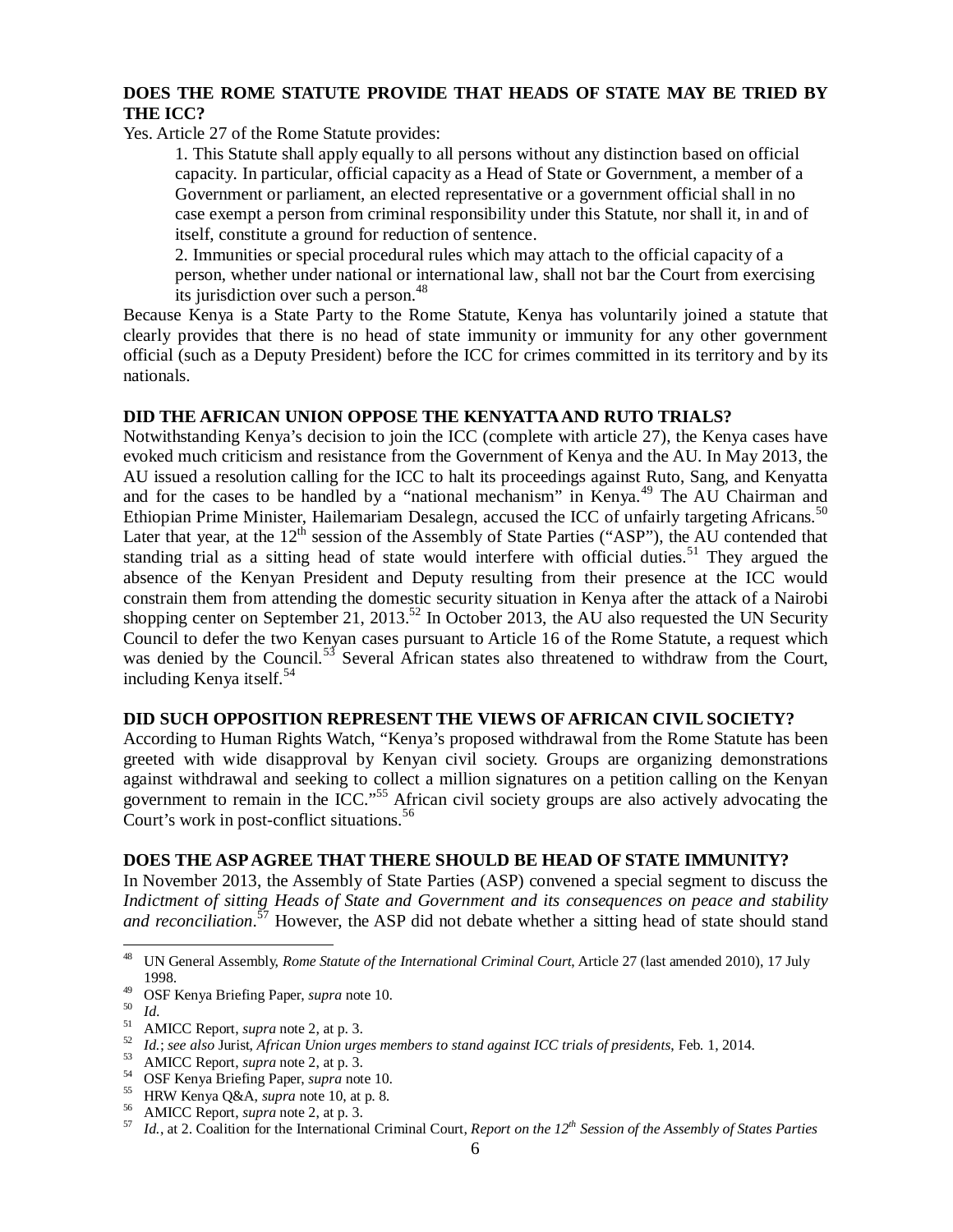trial, as article 27 of the Rome Statute makes clear the irrelevance of official capacity for establishing criminal responsibility.<sup>58</sup> Furthermore, there seems little momentum outside AU leadership for undermining this fundamental rule in the Rome Statute, one that (as discussed above) dates back to the Nuremberg Tribunal. To create such immunity for heads of state who are implicated in mass atrocity crimes would undermine the entire purpose of the Court and Statute.<sup>59</sup>

While Kenya has again asked for a special segment at the upcoming December 2014 ASP to discuss "the conduct of the Court and the Office of the Prosecutor,"<sup>60</sup> recent developments may minimize the perceived need for any such discussion.

#### **DID THE ASP ATTEMPT TO ACCOMMODATE THE AU'S CONCERNS?**

Yes. The ASP tried to be responsive to the Kenyan government by considering its request that sitting heads of state should not have to attend their trials.<sup>61</sup> In November 2013, States Parties agreed to modify the ICC's Rules of Evidence and Procedure regarding the requirement that the accused by present at trial. Specifically, the ASP added Rule 134*bis,* which allows the accused to request to attend the proceedings through video link instead of in person, and Rule 134*quater*, which allows an accused who has "extraordinary public duties at the highest level" to request to be exempt from attending parts of the trial, if certain strict criteria are met.<sup>62</sup> The Prosecutor has appealed these rule changes, and the Appeals Chamber must determine whether they conflict with the presence requirement in the Rome Statute. $63$ 

#### **ARE THE AU'S CONCERNS ALLEVIATED?**

The AU has continued to push for additional changes to the Rome Statute including granting complete immunity to sitting heads of state.<sup>64</sup> Kenya has also proposed that sitting presidents *and their deputies* "be exempt from prosecution during their current term in office."<sup>65</sup> To enact such changes to the Rome Statute however, ratification by 87.5% of the State Parties would be required.<sup>66</sup> The AU's momentum in pressing for these changes may be somewhat blunted by withdrawal of the Kenyatta charges.

#### **HAS THE AU'S CRITICAL STANCE RELATED ONLY TO THE KENYATTA CASE?**

No. The critical stance of the AU has been broader than merely the Kenya cases. Some AU dissatisfaction surfaced already with the ICC's 2009 indictment of President Omar Hassan al-Bashir, the sitting Head of State of Sudan.<sup>67</sup> The AU subsequently adopted a hostile posture towards the ICC, calling for a policy of non-cooperation.<sup>68</sup> Rwanda's President, Paul Kagame has also openly criticized the court, contending that it is not plausible to have a justice system where justice

<sup>58</sup> *Id.*

 $\overline{a}$ 

 $\frac{61}{62}$  *Id.*, at 3.

*to the Rome Statute*, Nov. 20-28, 2013, pp. 6-8; International Criminal Court Assembly of States Parties, *Special Segment as Requested by the AU: "Indictment of Sitting Heads of State and Government and its Consequences on Peace and Stability and Reconciliation*, Informal summary by the Moderator, Nov. 20-28, 2013.

<sup>59</sup> AMICC Report, *supra* note 2, at p. 5.

<sup>60</sup> HRW, Memorandum for the Thirteenth Session of the ICC ASP, at p. 11.

Amendments to the Rules of Procedure and Evidence, Resolution ICC-ASP/12/Res.7, Adopted at the 12<sup>th</sup> Plenary Meeting on Nov. 27, 2013 by Consensus.

<sup>&</sup>lt;sup>63</sup> *See Rome Statute, art.* 63.1 ("The accused shall be present during the trial.").

<sup>64</sup> AMICC Report, *supra* note 2, at p. 3. Kenya's proposed amendment to article 27 derives from an AU extraordinary summit decision, that: "no charges shall be commenced or continued before any International Court or Tribunal against any serving AU Head of State or Government or anybody acting or entitled to act in such capacity during their term of office." HRW, Memorandum for the Thirteenth Session of the ICC ASP, at pp. 17-18.

<sup>65</sup> *Id.*; *see also* EJIL Talk, *The AU's Extraordinary Summit decisions on Africa-ICC Relationship*, Oct. 28, 2013.

<sup>&</sup>lt;sup>66</sup> AMICC Report, *supra* note 2, at p. 3.<br><sup>67</sup> Iamima Kariri, *Reflections* on African

<sup>67</sup> Jemima Kariri, *Reflections on African Union's Stance on the ICC,* African Network on International Criminal Justice, ICJ Kenya.

<sup>68</sup> Tim Murithi, *The AU and the ICC: An Embattled Relationship,* Institute for Justice and Reconciliation, Mar. 2013.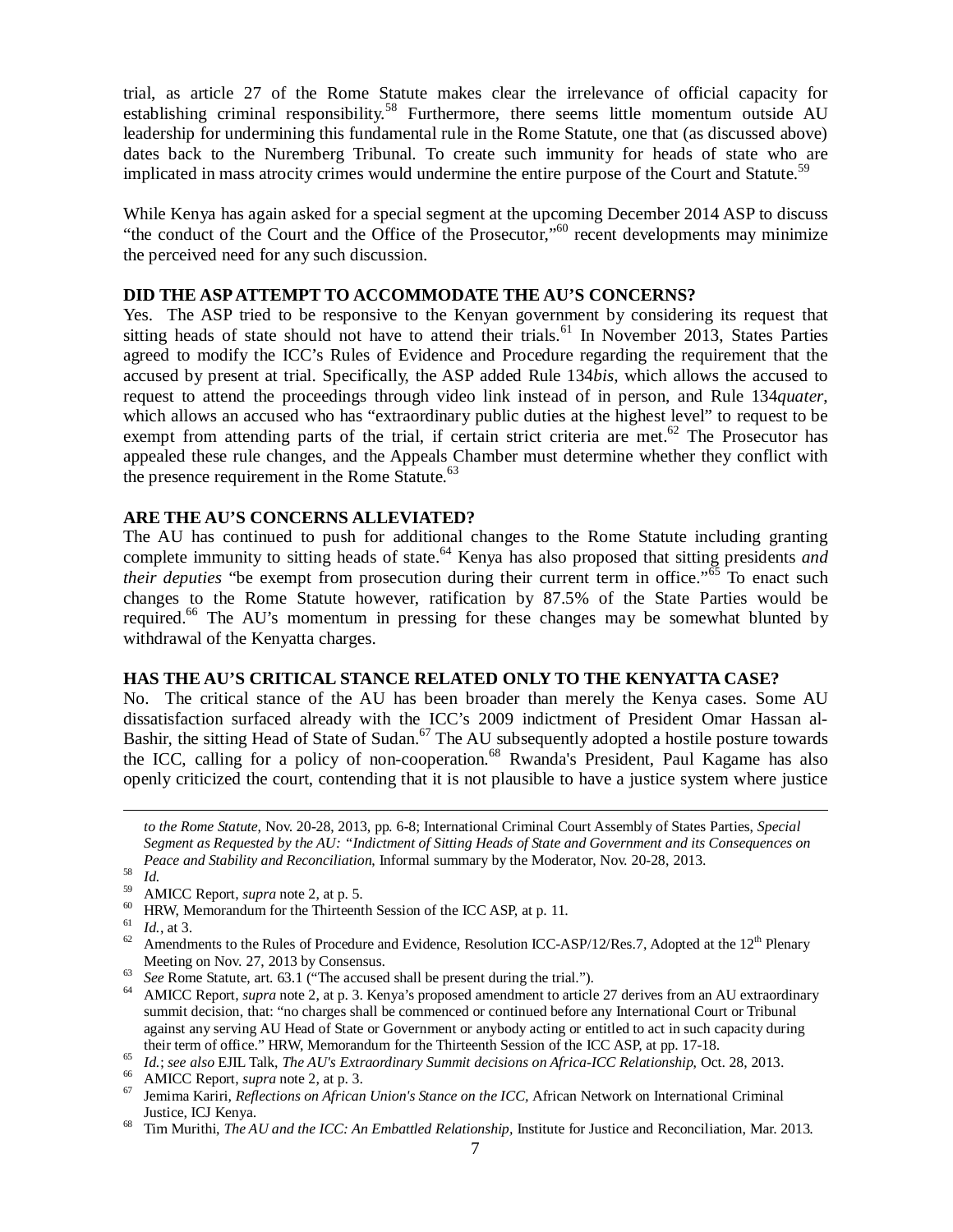is dispensed "selectively or politically."<sup>69</sup>

## **COULD THE KENYATTA CASE HAVE BEEN DEFERRED IF IT REALLY THREATENED KENYA'S PEACE AND SECURITY?**

Yes. The U.N. Security Council has the mandate to address political issues including issues of international peace and security.<sup>70</sup> The Rome Statute, in articles 13(b) and 16, specifies how the UN Security Council's power interrelates with the Court.<sup>71</sup> Specifically, article 13(b) provides that the UN Security Council may refer situations to the ICC,<sup>72</sup> and, under article 16, it may defer situations, utilizing its Chapter VII powers, if the Security Council perceives the prosecution to constitute a threat to international peace and security.<sup>73</sup> Thus, if the UN Security Council legitimately believed that Kenyatta's trial threatened the peace and security of Kenya, it could have deferred the case. It did not do so.

The possibility of deferral also remains as to the Deputy President's case, were it to actually constitute a threat to international peace and security. (Such a threat, however, appears doubtful, since prior arguments—that having *both* the President and Deputy President on trial would not allow Kenya to address its domestic security situation—are now moot.) Absent a true threat to international peace and security, the Security Council must respect the Court's independence and allow the judicial process to proceed.

## **HAS THERE BEEN INTIMIDATION AND WITHDRAWAL OF WITNESSES IN THE KENYA CASES?**

Leading up to the trial, numerous reports surfaced regarding the intimidation of Prosecution witnesses.<sup>74</sup> According to the ICC Prosecutor, the level of interference has been "unprecedented"; she has stated that "witness protection remains one of our highest priorities."<sup>75</sup> The ICC court filings have noted that security concerns have prevented at least two witnesses from testifying at trial—which is what caused the ICC Prosecutor to adjourn Kenyatta's trial date.<sup>76</sup> The Government of Kenya has also failed to provide access to required records.<sup>77</sup> In 2013, the ICC also requested Kenya to arrest Walter Osapiri Barasa and indicted him with three counts for corruptly influencing, or attempting to corruptly influence, three ICC witnesses testifying against Deputy President William Ruto.<sup>78</sup>

# **HAS KENYA FAILED TO COOPERATE IN THE KENYATTA INVESTIGATION?**

According to ICC Prosecutor Bensouda:

<sup>69</sup> <sup>69</sup> Ibrahim Tommy, *Reflections on African Union's Stance on the ICC,* African Network on International Criminal Justice, ICJ Kenya, 3.

 $^{70}$  UN Charter, Chapter VII.

<sup>71</sup> For background on the topic, see Jennifer Trahan, *The Relationship Between the International Criminal Court and the U.N. Security Council: Parameters and Best Practices*, 24 Crim. L. Forum 417 (2013).

<sup>72</sup> *See* Rome Statute, art. 13(b).

<sup>&</sup>lt;sup>73</sup> Article 16 provides: "No investigation or prosecution may be commenced or proceeded with under this Statute for a period of 12 months after the Security Council, in a resolution adopted under Chapter VII of the Charter of the United Nations, has requested the Court to that effect; that request may be renewed by the Council under the same conditions." Rome Statute, art. 16.

<sup>74</sup> OSF Kenya Briefing Paper, *supra* note 10.

<sup>&</sup>lt;sup>75</sup> Statement of the Prosecutor of the International Criminal Court, Fatou Bensouda in relation to Kenya, Statement on Apr. 5, 2013.

<sup>76</sup> OSF Kenya Briefing Paper, *supra* note 10; AMICC Report, *supra* note 2, at p. 3.

<sup>77</sup> Thomas Escritt, *Prosecutors 'Failed' to Prove Case Against Kenya's President: Attorney*, Reuters.com, Oct. 8, 2014, http://www.reuters.com/article/2014/10/08/us-kenya-court-idUSKCN0HX0LE20141008.

<sup>78</sup> International Criminal Court*, The Prosecutor v. Walter Osapiri Barasa,* ICC-01/09-01/13. Ruto's lawyer Karim Khan has denied interfering with witnesses, stating that the claim is "preposterous." Mutambo Aggret, *Ruto's ICC lawyer denies interfering with witnesses*, *Daily Nation,* Aug. 15, 2013.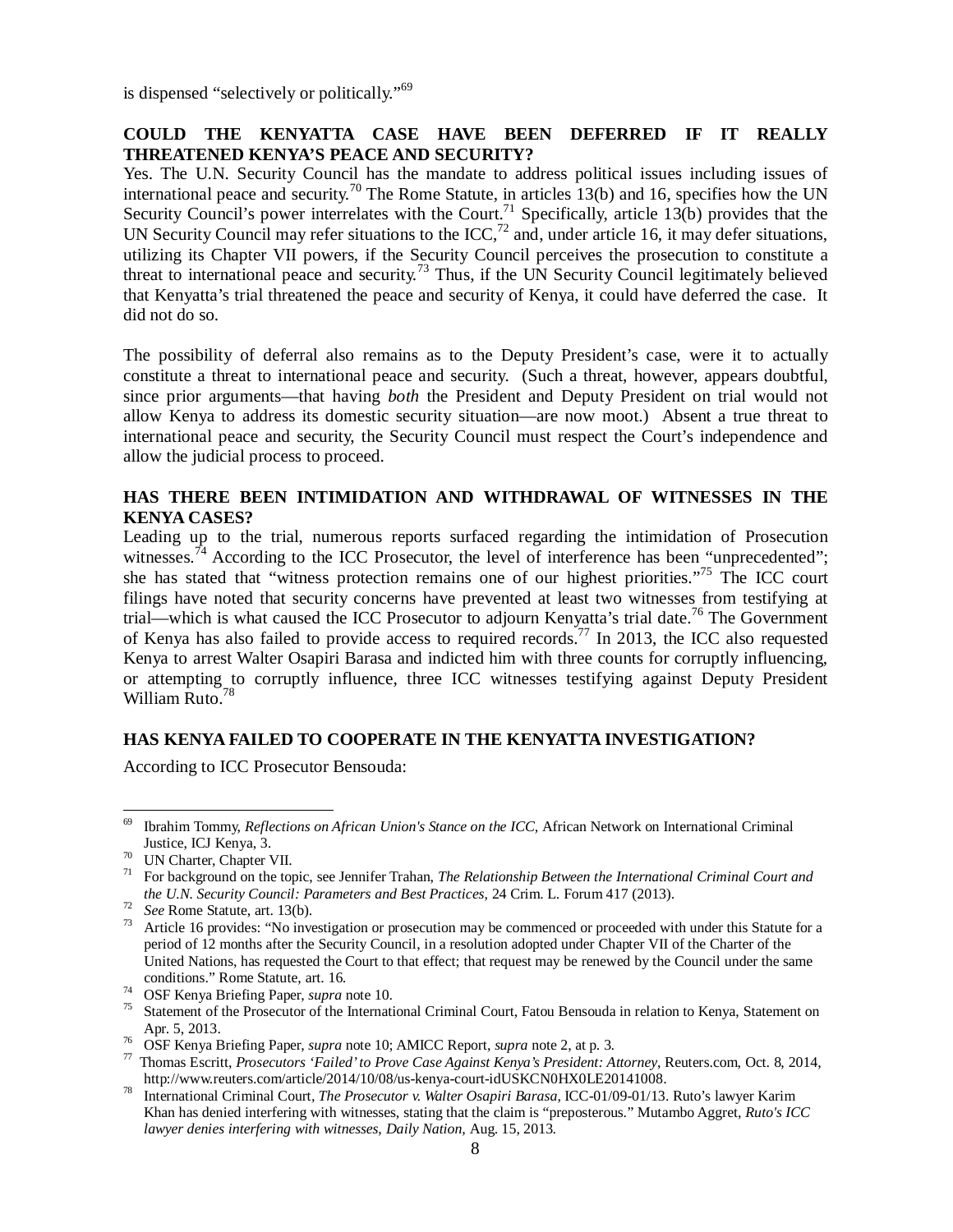On the  $3<sup>rd</sup>$  of December 2014, the Judges of Trial Chamber V (B) . . . found that the Government of Kenya had failed to adequately cooperate with my investigations in the case against Mr. Uhuru Muigai Kenyatta. The Chamber stated, '[it] finds that, cumulatively, the approach of the Kenyan Government […] falls short of the standard of good faith cooperation' and 'that this failure has reached the threshold of non-compliance' required under the Rome Statute.<sup>79</sup>

In its ruling, the Chamber, therefore, found, '[...] that the Kenyan Government's noncompliance has not only compromised the Prosecution's ability to thoroughly investigate the charges, but has ultimately impinged upon the Chamber's ability to fulfil its mandate under Article 64, and in particular, its truth-seeking function in accordance with Article 69 (3) of the Statute.' <sup>80</sup>

She noted that "[c]rucial documentary evidence regarding the 2007-2008 post-election violence, including concerning the conduct of the accused, can only be found in Kenya and is only accessible to the Prosecution through the assistance of the Government of Kenya."<sup>81</sup> And, that ultimately, the investigation was hampered by:

- Failure to provide those documents, as well as
- "A steady and relentless stream of false media reports about the Kenya cases;"
- "An unprecedented campaign on social media to expose the identity of protected witnesses in the Kenya cases;" and
- "Concerted and wide-ranging efforts to harass, intimidate and threaten individuals who would wish to be witnesses."<sup>82</sup>

# **IS THE AU ALSO TRYING TO CREATE A TRIBUNAL WITH IMMUNITY FOR ATROCITY CRIMES FOR HEADS OF STATE AND SENIOR STATE OFFICIALS?**

Yes. The AU has recently voted to establish the African Court of Justice and Human and Peoples Rights, which would prosecute a wide list of crimes.<sup>83</sup> The draft Statute provides for immunity for "any serving African Union Head of State or Government, or anybody acting or entitled to act in such capacity, or other senior state officials based on their functions, during their tenure in office."<sup>84</sup> Such immunity provisions, which civil society members vehemently oppose, would make the tribunal (if created) an "outlier amongst international courts."<sup>85</sup>

 $\overline{a}$  $79$  "Statement of the Prosecutor of the International Criminal Court, Fatou Bensouda, on the status of the Government of Kenya's cooperation with the Prosecution's investigations in the Kenyatta case," Dec. 5, 2014, at http://www.icccpi.int/en\_menus/icc/press%20and%20media/press%20releases/Pages/otp-stat-04-12-2014.aspx.

 $\begin{array}{c} 80 \ \hline 81 \ \hline 11 \ \hline \end{array}$ 

 $rac{81}{82}$  *Id.* 

 $rac{82}{83}$  *Id.* 

<sup>83</sup> For background, see Beth Van Schaack, "Immunity Before the African Court of Justice & Human & Peoples Rights – The Potential Outlier," posted at Just Security, July 20, 2014.

<sup>84</sup> Draft Statute, African Court of Justice and Human and Peoples Rights, art. 46A*bis.*

<sup>85</sup> Van Schaack, *supra* note 83.